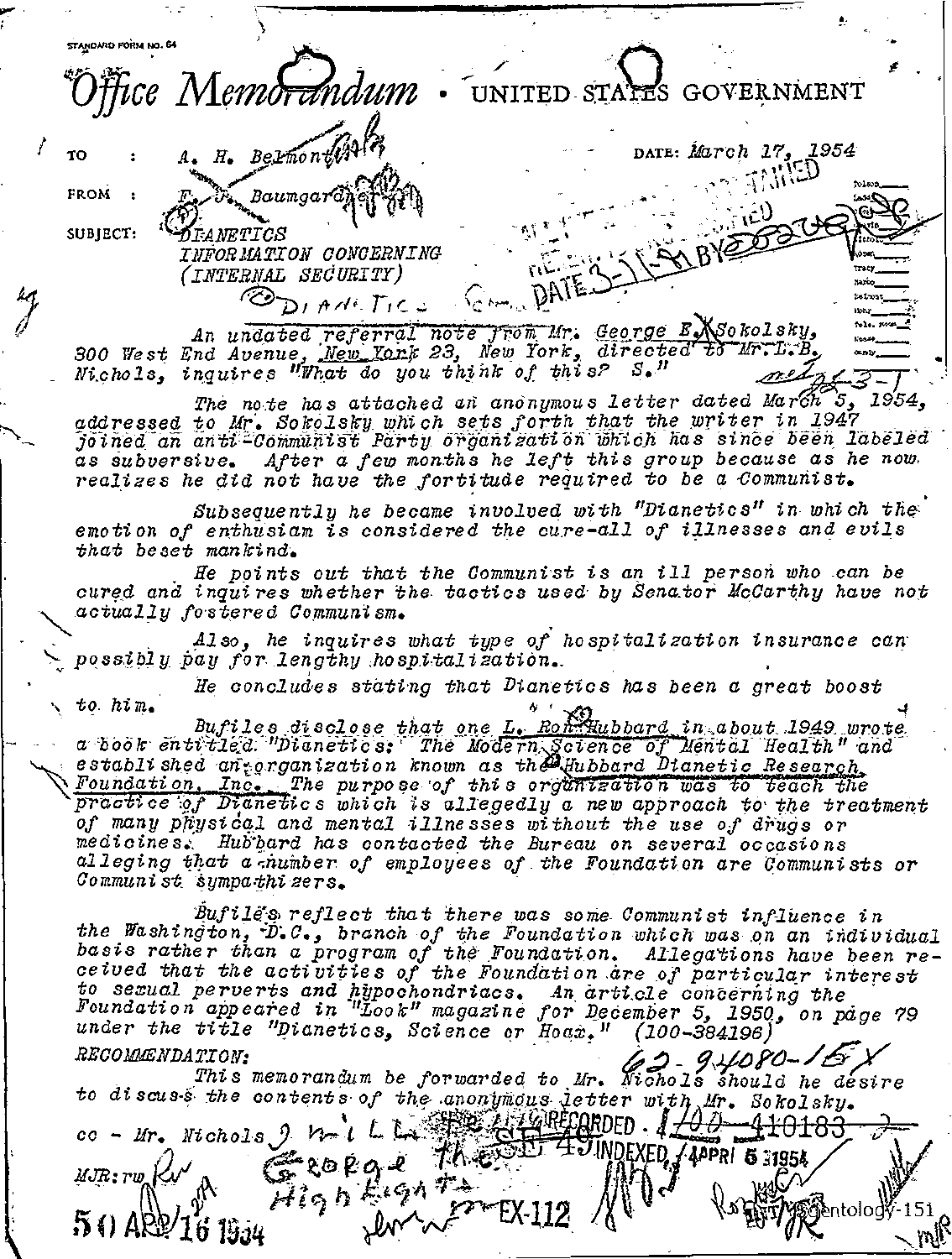Az 7 Ĉ GEORGE EXSOKOLSKY 300 West End Avenue Dear how: What do 40 m Thirty 7 Has ? PIANETICS SCHOOL WARE S **STANIED** SE 49 DATES JUSTICE OF BY P. T.O. N. HUBEARD XNO3/<br>Y  $\frac{1}{4}$ <br> $\frac{1}{4}$ <br> $\frac{1}{4}$ <br> $\frac{1}{4}$ <br> $\frac{1}{4}$ <br> $\frac{1}{4}$ <br> $\frac{1}{4}$ <br> $\frac{1}{4}$ <br> $\frac{1}{4}$ <br> $\frac{1}{4}$ <br><br> $\frac{1}{4}$ <br><br><br><br><br><br><br><br><br><br><br><br><br><br><br><br><br><br><br><br><br><br><br><br> RECORDED - 4 INDEXED - 4  $6.64816^{21}$ EX-112 Scientology-1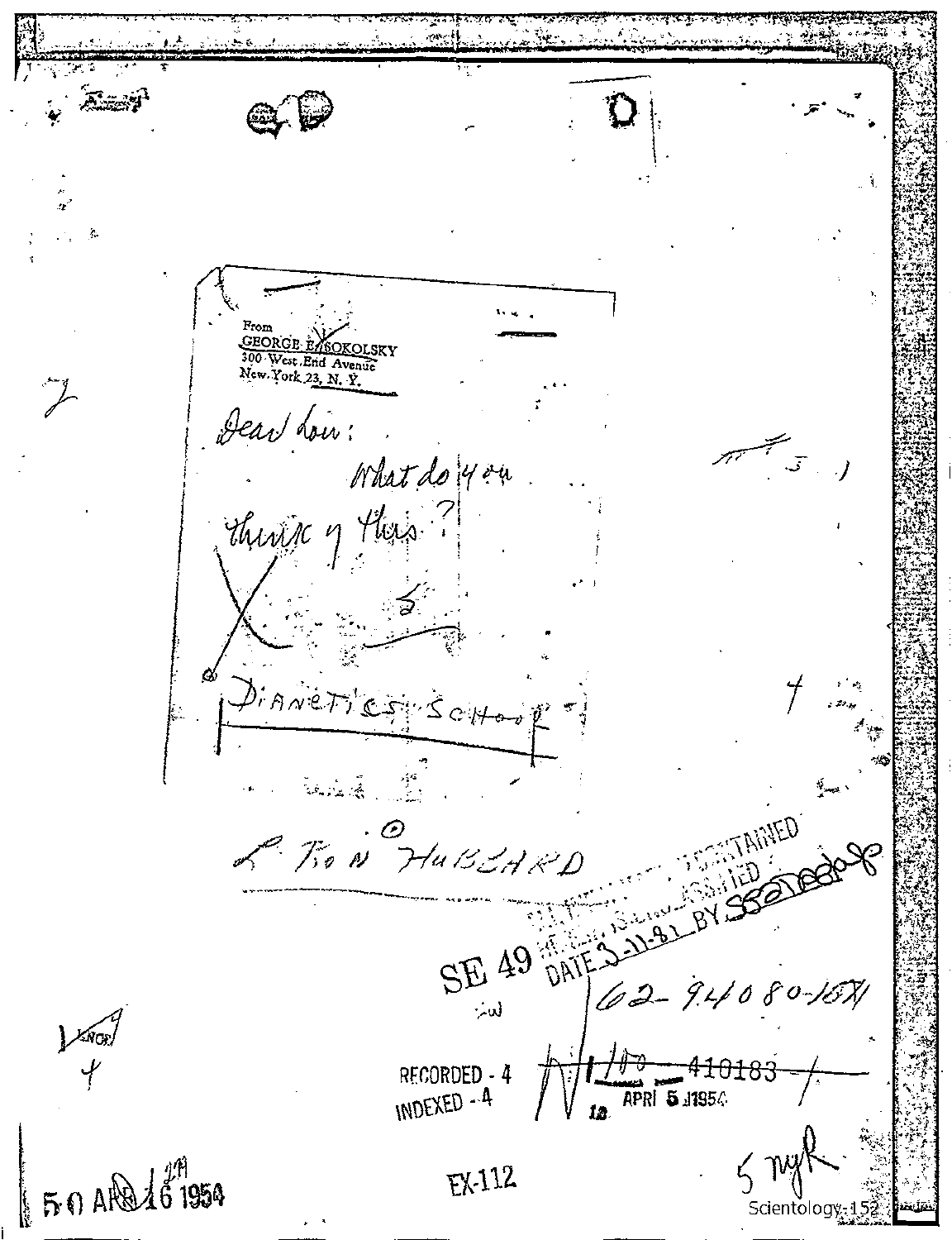March 5, 1954

 $\mathbf{r}$ 

5-MAR

Mr. George E. Sokolsky, New York Journal-Ameriban 220 South Street N. Y. C.

· ALL INFURNATION WAED HERELY IS UNCLASSIFIED  $\overline{a}$ 

09

Dear Mr. Sokolsky:

Two of your recent articles have brought questions to my mind that you might consider worth answering in some future column.

The first concerns your definition of a communist.

In 1947 I joined an anti-Communist Party, communist group. It has since been labled subversive--and God knows, if the Communist Party is subversive, the one I joined was twice so; they even subverted the Communists. You surely know enough about communism to realize that I did not believe myself to be subversive, but instead believed that I was one of the enlightened young men, who, if we could just present our case adequately enough, would convince all the poor misguided capitalists that their brutal ways were futile and that by foregoing them they could create a heaven on earth. I have yet to meet one of the so-called cynical communists; I've known quite a few of different leftist persuasions, but each one fervently believed himself to be an American patriot--and the, "All-American," to be a traitor, motivated by greed.

I quit the group within a few months, giving these three reasons: (1) I objected to the group's insistance that non-communists writers should not be read; (2) I believed they were wasting time, and should start the revolution immediately; (3) I didn't believe that good could result from violence. You may note a lack of consistency in these reasons. I've more recently realized that I simply lacked the guts required even to be a communist.

From that point on, I justified my being practically a bum, by the noble ideals, including Marxism, that I aspired to. I wanted such good things for the world, that people should excuse my not holding a job, borrowing from them, etc., etc. Besides, some day I was going to write a book that would achieve the bloodless revolution.

Then, being a crackpot of the overly intellectual bariety, when the crackpot therapy, "Dianetics," came along, I got involved with that. But I was unique from the othercrackpots I have met in that field, in that I'm a whiz at reading-comprehension; I -finish those tests that aren't supposed to be finished, in three quarters of the alloted time, and get all the answers right.

I'll cut this sob-story short. I understood Dianetics, followed directions, and not surprisingly, considering that the technique has been developed by the empirical "scientific method" from the ground, up--1 got and am getting results. Belmont

I> Okay, what results?

> I started as less than a communist and am at this point by practical definition almost a fascist--this latter qualified by the realization that the goal-motivated, free society envisioned by our Constitution is probably the sanest concept of government since the technically impossible attempts at democracy by the Greeks some three-<br>thousand years ago.<br> $\mathcal{L} = \{1, 2, \ldots, n\}$  $\#$  $\alpha$  - 41018 sentology 153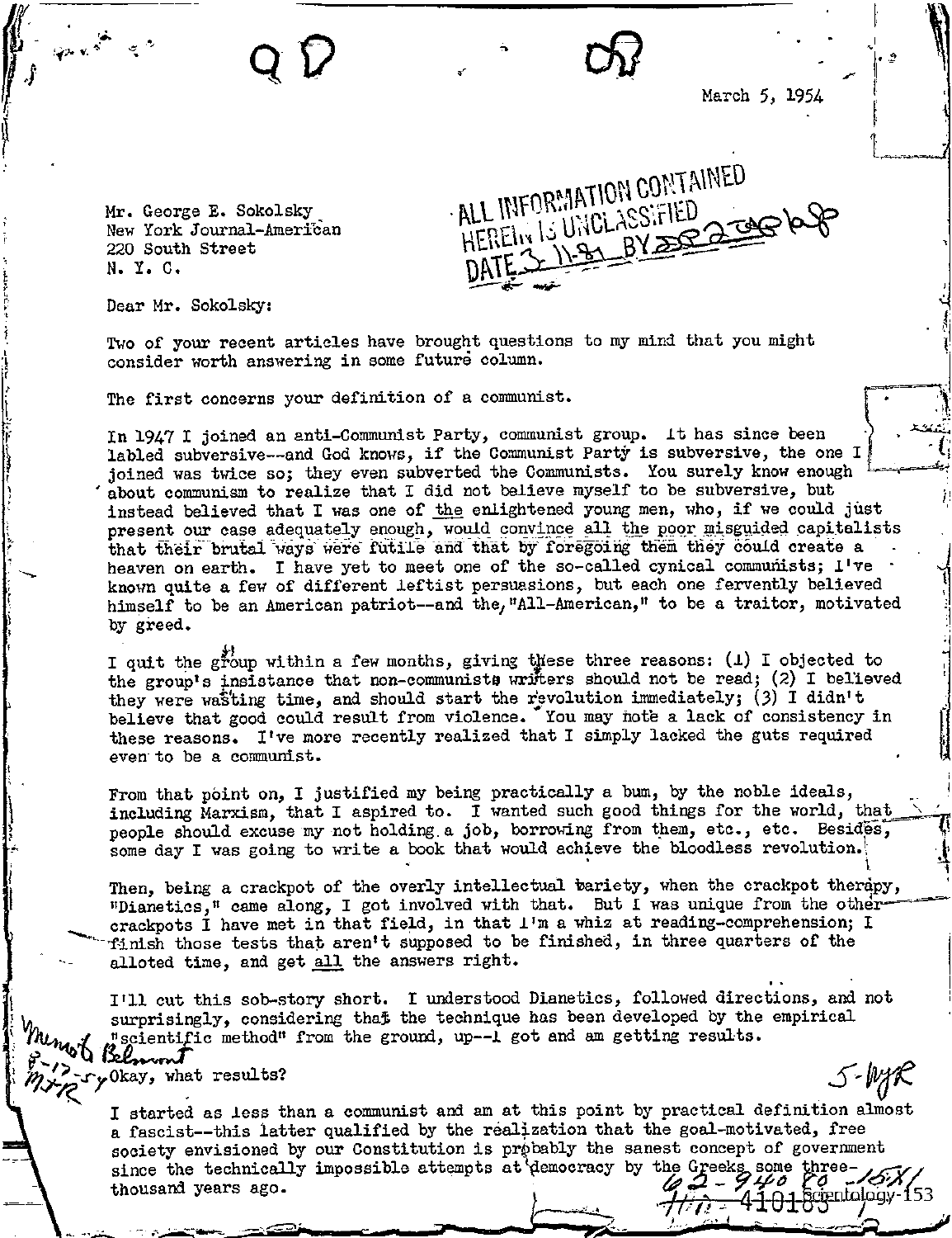Now to set the stage for my first question, first let me define communism, fascism, etc. as they are understood in Dianetics. To a dianeticist, the Rnatural" functional state of any sane and healthy person is indicated by the word, "enthusiastic." Dianetics postulates that the Good Lord did a mighty fine job of constructing us --enthusiasm as the normal state, then, for emergencies; different psysiological adjustments, nervous, muscular, vascular, glandular take place that are emotionally experienced as, indicatively: strong interest, mild interest, content, indifference, boredom/threatening, anger, veiled-hate, fear, grief, apathy, deepest apathy, death. From any of these psysiological adjustments the body is supposed to readjust itself automatically back up to enthusiasm; from "death," this seems to involve getting reborn. (You may not like this mechanical description; I know I don't, but it's convenient) Unfortunately, this readjustment is accompanied by several side effecta that man, not understanding, has decided to dispense with: apathy comes off with 1 deep sighs; grief with bawling; fear with perspiration, "hysterical" laughter, etc; anger with violent activity. Eidetic day-dreams on the entire depressive situation seem a necessary part of reattaining enthusiasm. And every single damned one of these things is treated by our society as uncouth, animal, something to be ashamed of, or a sign of weakness. Result: people don't readjust back up to enthusiasm, but instead, by the time they are in their teens, they are, on the average, chronically depressed to anger, and by the time they reach maturity, they've become "intellectuals" --too beat to fight openly, they start undermining, with big words and twisted conceptions. \_

2

 $\mathcal{E}$ 

Political states are reflections of emotional states. Our nation was conceived against a background of unbelievable freedom and potential wealth by men vigorous and alive enough to carve a nation from a wilderness. Further, they were coalesced by a goal, thus mingling and augmenting their strength. They created a nation reflecting their temperament.

Time, and to a great measure, freedom passes. The sick mores of Europe and its culture find their way to a no longer so vigorous United States. By the time of Teddy Roosevelt, the temperament of the people finds hest expression in the threat, "Carry a big stick!," and in the anger—fascism--of the Cuban war. And fascism breeds veiled-hate and fear--communism: hiding behind makeup -falsies -perverted ethicsforeign culture-intellectualism, to strike out deviously at anything strong: as Marx would destroy FREE enterprise, from behind the facade of a glorious sounding, mathematically brilliant, intellectual tour de force that seeks to impose nothing other than the CONTROLS which destroy that greatest beauty and strength of all-life. Next step down: the apathy of India, and until recently of China, who I believe took an upward step with communism, surged up, to fascism, and may damn well, if encouraged, continue right on up to free enterprise.

Here, at last, is the question:

To me a Communist is a sick person, who, I know can be cured. His sickness is, however, virulently contagious--yet! the most direct source of his sickness is thefascist, the man who scares the bejesus out of him. I recognize McCarthy as a far healthier man than a communist, and as a guidon of a vigorous resourgence of our nation. Yet, I know damn well that McCarthy has created more communists in this country, with the exception of Hitler, than any man since John Wesley managed to get castrated by some Washington businessmen twenty-odd years ago. Particularly, among Jews, who five years ago would have knocked your block off if you spouted communism--but who now, seeing, in McCarthy the rising American Hitler, and smelling. the stench of the furnaces from just beyond tomorrow, are now muttering unfamiliar phrases about controlled-economy, or, "wasn't, Jack Lordon's writing marvelous?," or, "you know, so-and-so (a commie) makes some sense at that....," to such an extentorboth 154 since, getting my boost from Dianetics,  $I$  feel (nauseated trying to talk to these people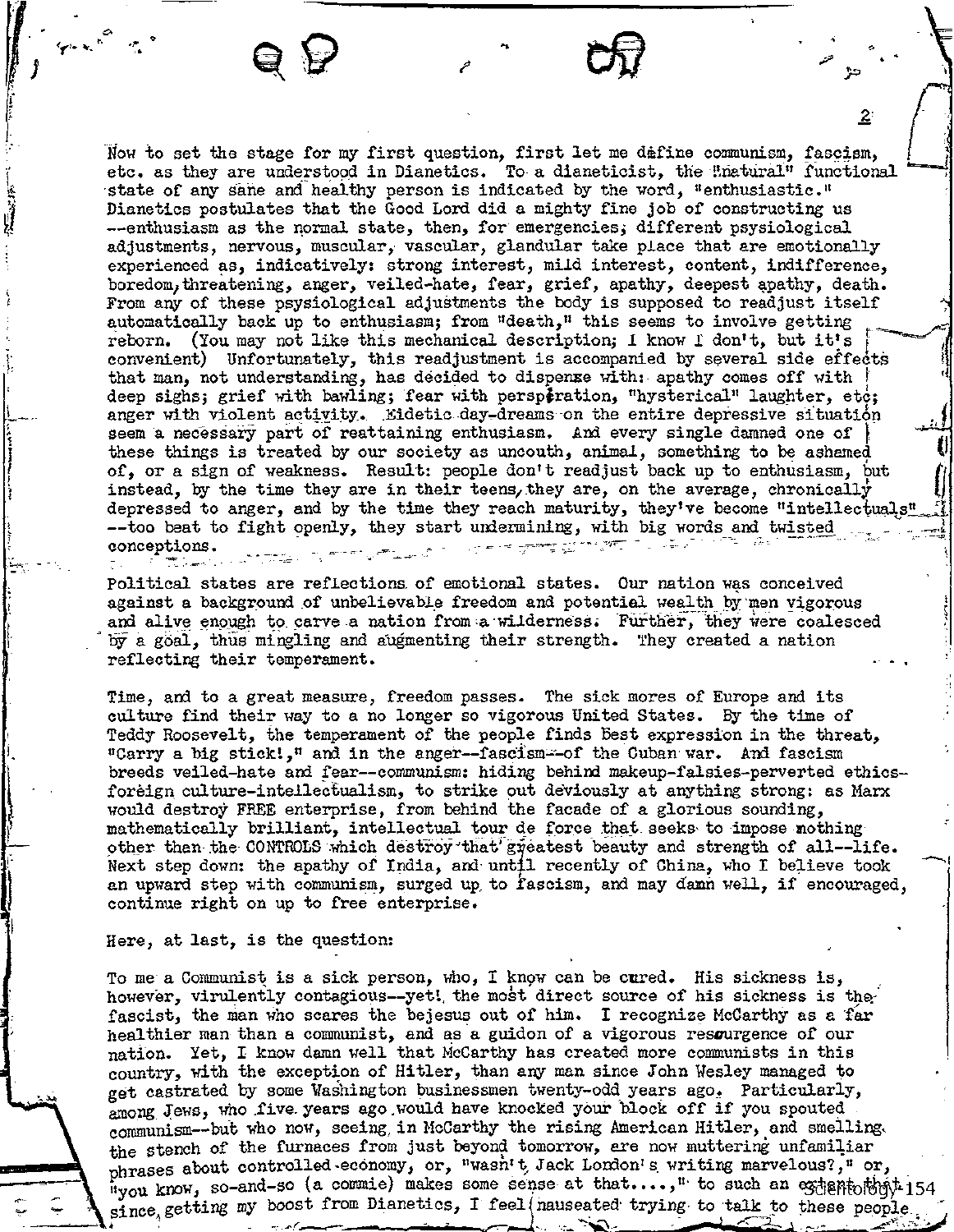who used to feel nauseated trying to talk to me.

Healthier than a communist, yes!--but Mr. McCarthy has split this nation into a million suspicious segments, while coald csing into a firm legion the previously constantly inter-squabbling factions of leftists.

I was raised' under a dictatorship, my grandfather's.

Should I now, recognising the psychotic slime I became under that dictatorship to be a devious poison, ally myself with the more overt blackjack of McCarthyism? Would that, according to your lights, make an honest American of me, or would it! not be a perversion of honesty itself? Further, those persons above anger, are they failing their duty as citizens, when they fail to ally themselves with the anti-communist movement which relative to themselves is destruction incarnate? --or put it this way:

Jefferson, were he alive. today, but retaining the sanity of yesterday, would despise communism. But do you believe that he would deny the communists freedom of thought and belief, or would he veiw them as he viewed other men: when sick, sick through controls; when revolting, serving an valuable function as a sympton of a sickness in the society, NOT to be cured with the mankind-old cyclic fascist-commie-fascistcommie cure of more CONTROLS, but with the new, 1776, United States cure of great, inspiring, rewarding) and ever higher GOALS and ever more FREEDOM to attain them?

I'll answer this question for myself, by myself, but I'd like to know your thoughts on the matter.

Second question: How? How the blue-blazes can a hospitalization insurance policy be put on the market, that would pay for lengthy hospitalization? If you insure a group, frequently a single injury will wipe out the premium that was paid for the whole group. From that time on, you are covering any subsequent injuries that may occur in that group, with money gained from premiums paid by other groups--or by other people, for entirely different lines of insurance. A kid's phayground in broke his leg. The doctor's bill was more than the entire season's premium, yet protection lasted for the rest of the year and paid for several other injuries. New Jersey was insured early last year. The first day the playground opened, a boy  $h$ roke his leg. The doctor's bill was more than the entire season's premium, yet the

**4** 

Or, let's look at it this way. The only money that comes into an insurance company is the money that people pay as premiums, plus the relatively small amount that can be gained by very careful investments of a certain part of those premiums. Some of this money is spent on administrative costs; a little goes to the stockholders; some goes into a legally required reserve.' The rest goes to pay loses. ta type of policy)

The common practice is that if over  $50\%$  of the premium for a line<sub>A</sub>is spent on losses, the rate is raised or the conditions of the policy restricted. If only 30% of the premium is being spent on losses, however, the premium is lowered or the conditions of the line broadened. 50% over losses might seem like a hell of a large margin of profit, but when you consider that in some companies it costs an average \$2. (sometimes more) to process every slip of paper concerning policies that comes into the company--and many of these slips mean money going out to an assured--that grand profit soon starts looking very meager indeed.

I would say that on the average) the insurance men rank among the most moral and civic minded men in the country, and would not be associated with insurance Here ology-155 they not.